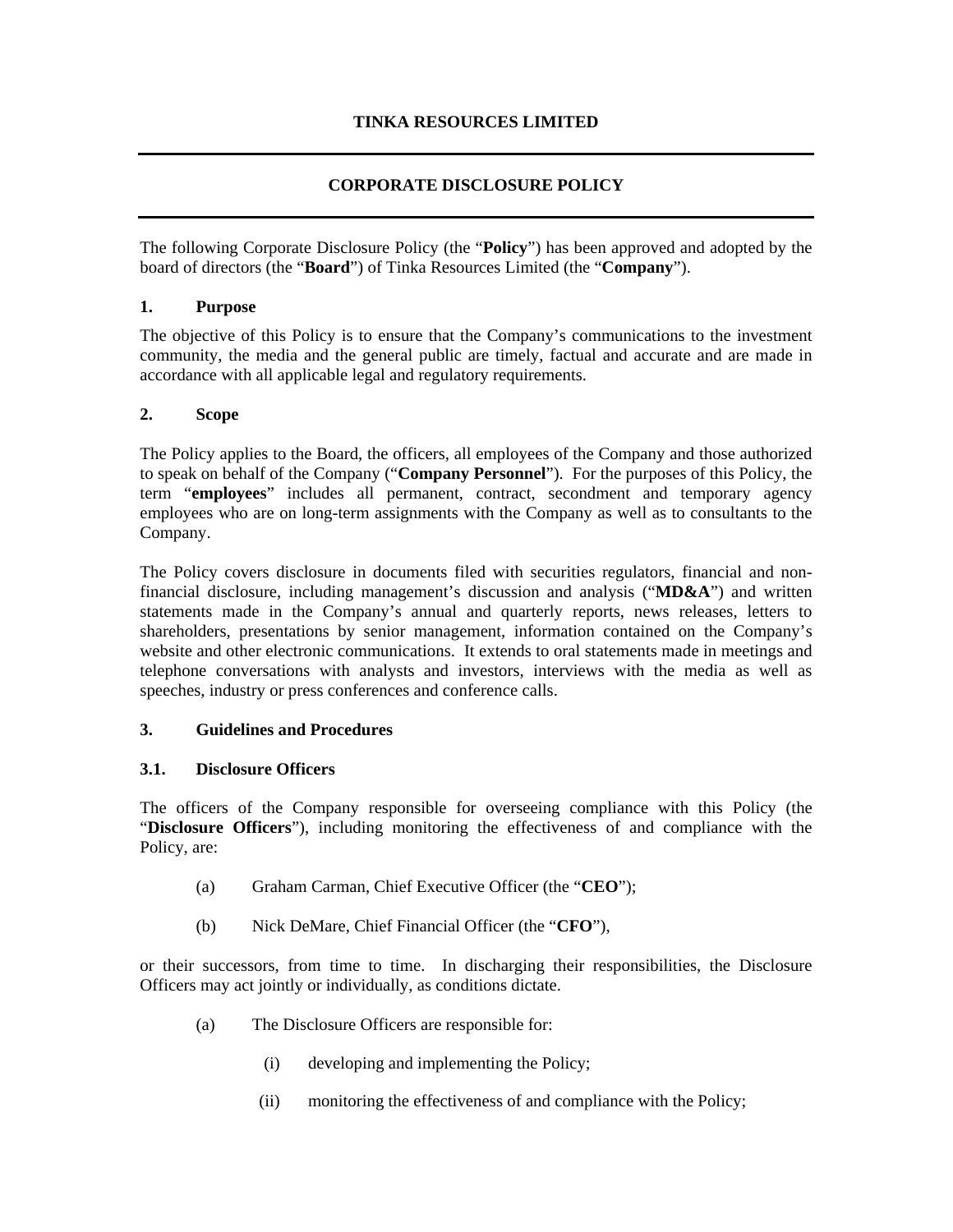- (iii) educating Company Personnel about disclosure issues and the Policy;
- (iv) reviewing and authorizing disclosure (including electronic, written and oral disclosure) in advance of its public release; and
- (v) monitoring the Company's website.
- (b) The Disclosure Officers are also responsible for:
	- (i) reviewing and updating, if necessary, the Policy annually or as needed to ensure compliance with changing regulatory requirements and will request approval for any updates or amendments to the Policy from the Board;
	- (ii) identifying appropriate industry and company benchmarks for a preliminary assessment of materiality and guided by these benchmarks, using its experience and judgment to determine the timing for public release of material information;
	- (iii) ensuring appropriate systems, processes and controls for disclosure;
	- (iv) reviewing all news releases and core disclosure documents prior to their release or filing, including the Company's MD&A; and
	- (v) ensuring that Company spokespersons receive adequate training.

It is essential that the Disclosure Officers be kept fully apprised of all pending material Company developments in order to evaluate and discuss those events to determine the appropriateness and timing for public release of information. The Disclosure Officers will meet as conditions dictate and will report to the Board periodically as and when necessary.

In discharging their duties, the Disclosure Officers will have full access to all books, records, facilities and personnel. In addition, in discharging their duties, the Disclosure Officers will seek and obtain all such advice from the Company's external legal counsel and auditors as is appropriate from time to time.

### **3.2 Material Changes**

The Company is subject to continuous disclosure and reporting obligations under Canadian securities legislation. These obligations require the Company to disclose certain information at specified intervals and on the occurrence of certain events.

#### (a) **Timely Disclosure Requirements**

The Company is required by law to immediately disclose a "**material change**" in its business. A material change is: (i) a change in the business, operations or capital of the Company that would reasonably be expected to have a significant effect on the market price or value of any of the securities of the Company; or (ii) a decision to implement a change referred to in (i) made by the Board or other persons acting in a similar capacity or by senior management of the Company who believe that confirmation of the decision by the Board or such other persons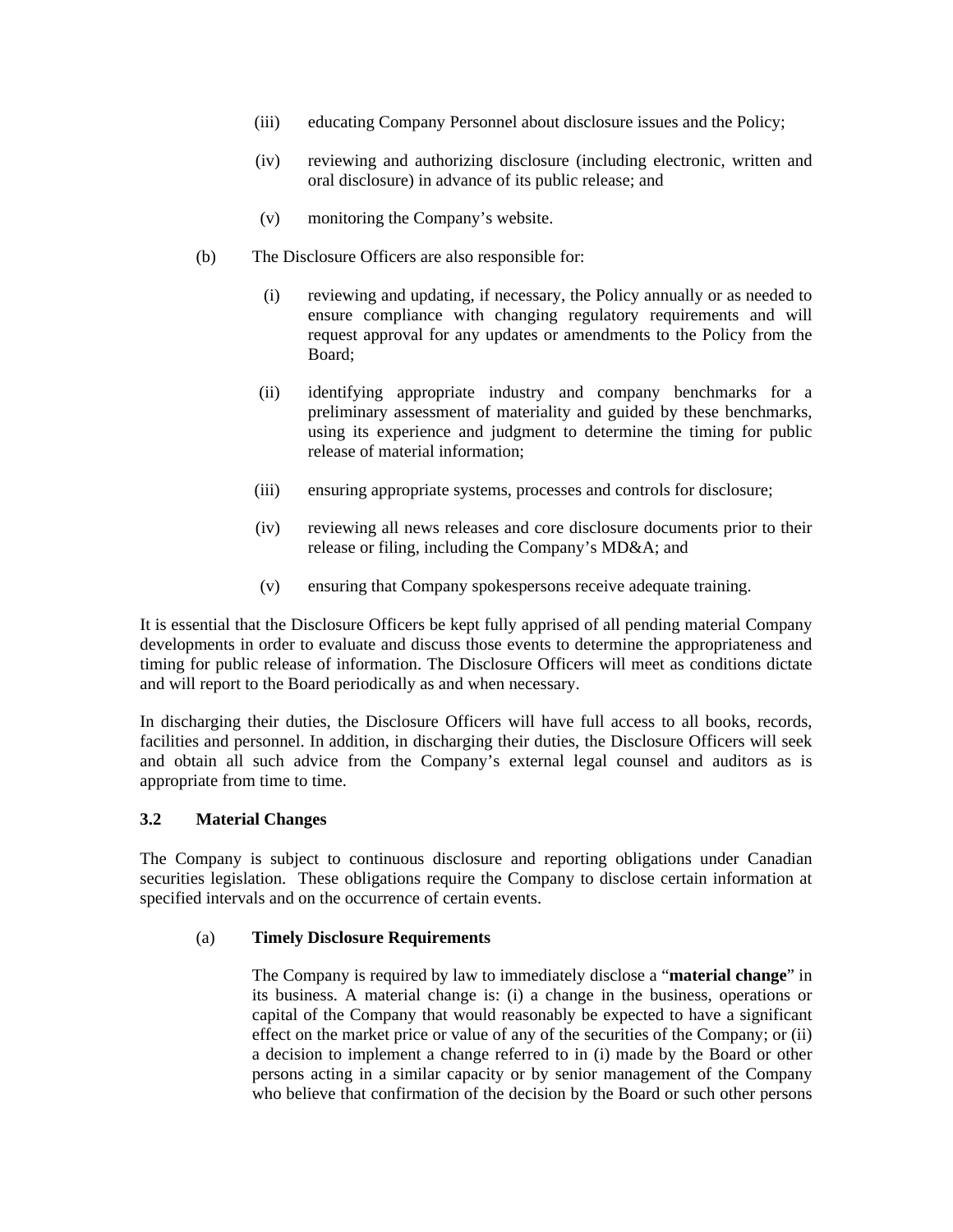acting in a similar capacity is probable. The Company must disclose a material change by issuing and filing a news release describing the change. The Company must also file a material change report as soon as practicable, and no later than 10 days after the change occurs.

Announcements of material changes should be factual and balanced. Unfavourable news must be disclosed just as promptly and completely as favourable news. If the Company discloses positive news but withholds negative news, the Company could find its disclosure practices subject to scrutiny by securities regulators. The Company's news releases should contain enough detail to enable the media and investors to understand the substance and importance of the change the Company is disclosing. The Company must avoid including unnecessary details, exaggerated reports or promotional commentary.

#### (b) **Confidentiality of Material Changes**

Securities legislation permits the Company to delay disclosure of a material change and to keep it confidential temporarily where immediate release of the information would be unduly detrimental to the Company's interests. For example, where immediate disclosure might interfere with the Company's pursuit of a specific objective or strategy, with ongoing negotiations, or with its ability to complete a transaction. If the harm to the Company's business from disclosing outweighs the general benefit to the market of immediate disclosure, withholding disclosure may be justified. In such cases, the Company may withhold public disclosure, but it must make a confidential filing with the securities commission. Certain jurisdictions also require the Company to renew the confidential filing every 10 days should it want to continue to keep the information confidential. Companies are discouraged from delaying disclosure for a lengthy period of time as it becomes less likely that confidentiality can be maintained beyond the short term.

#### (c) **Maintaining Confidentiality of Material Changes**

Where disclosure of a material change is delayed, the Company must maintain complete confidentiality. During the period before a material change is disclosed, market activity in the Company's securities will be carefully monitored. Any unusual market activity may mean that news of the matter has been leaked and that certain persons are taking advantage of it. If the confidential material change, or rumours about it, have leaked or appear to be impacting the share price, the Company will take immediate steps to ensure that a full public announcement is made. This would include contacting the TSX Venture Exchange and asking that trading be halted pending the issuance of a news release.

Where a material change is being kept confidential, the Company is under a duty to make sure that persons with knowledge of the material change have not made use of such information in purchasing or selling its securities. Such information should not be disclosed to any person or company, except in the necessary course of business.

Where a material change has occurred in the affairs of the Company, the Company will immediately issue and file a news release disclosing the nature and substance of the material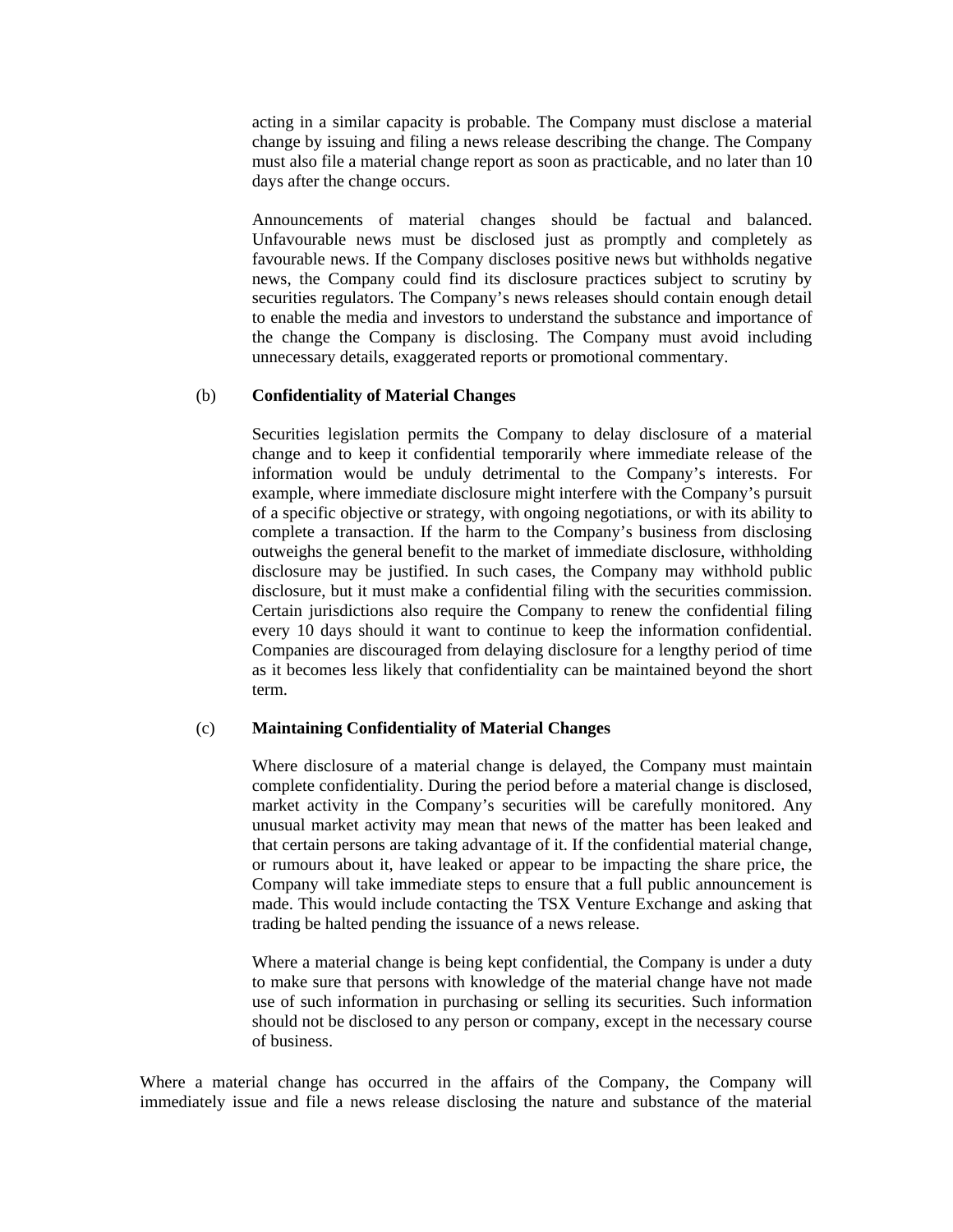change, followed by a material change report filed within ten days of the date on which the material change occurred. In certain circumstances, the Disclosure Officers may determine that such disclosure would be unduly detrimental to the Company's interests (for example, if release of the information would prejudice negotiations in a corporate transaction), in which case the Company will immediately file a confidential material change report, and may otherwise keep news of the material change confidential until the Disclosure Officers determine that it is appropriate to publicly disclose it, or the Company is compelled to disclose it under applicable continuous disclosure obligations. The Company shall periodically (at least every ten days) review its decision to keep any material information confidential to assess whether disclosure continues to be unduly detrimental to the Company (also see Section 3.9 "Rumors"). If the Company decides to continue keeping the material information confidential, it will apprise any applicable regulators of that fact.

Any Company Personnel privy to confidential information is prohibited from communicating such information to anyone else, unless it is necessary to do so in the necessary course of business. Company Personnel must make efforts to limit access to confidential information to only those who need to know the confidential information and those persons need to be advised that the information is to be kept confidential.

Outside parties privy to undisclosed material information concerning the Company will be told that they must not divulge this information to anyone else, other than in the necessary course of business and that they may not trade in the Company's securities until the information is publicly disclosed. Such outside parties will confirm their commitment to non-disclosure in the form of a written confidentiality agreement.

To prevent the misuse or inadvertent disclosure of material information, the following procedures should be observed at all times:

- (a) documents and files containing confidential information should be kept in a safe place, with access restricted to individuals who "need to know" that information in the necessary course of business and code names should be used if necessary;
- (b) confidential matters should not be discussed in places where the discussion may be overheard, such as elevators, hallways, restaurants, airplanes or taxis;
- (c) confidential documents should not be read or displayed in public places and should not be discarded where others can retrieve them;
- (d) Company Personnel must ensure they maintain the confidentiality of information in their possession outside of the office as well as inside the office;
- (e) transmission of documents by electronic means, such as by fax, email or directly from one computer to another, should be made only where it is reasonable to believe that the transmission can be made and received under secure conditions;
- (f) unnecessary copying of confidential documents should be avoided and documents containing confidential information should be promptly removed from conference rooms and work areas after meetings have concluded and extra copies of confidential documents should be shredded or otherwise destroyed; and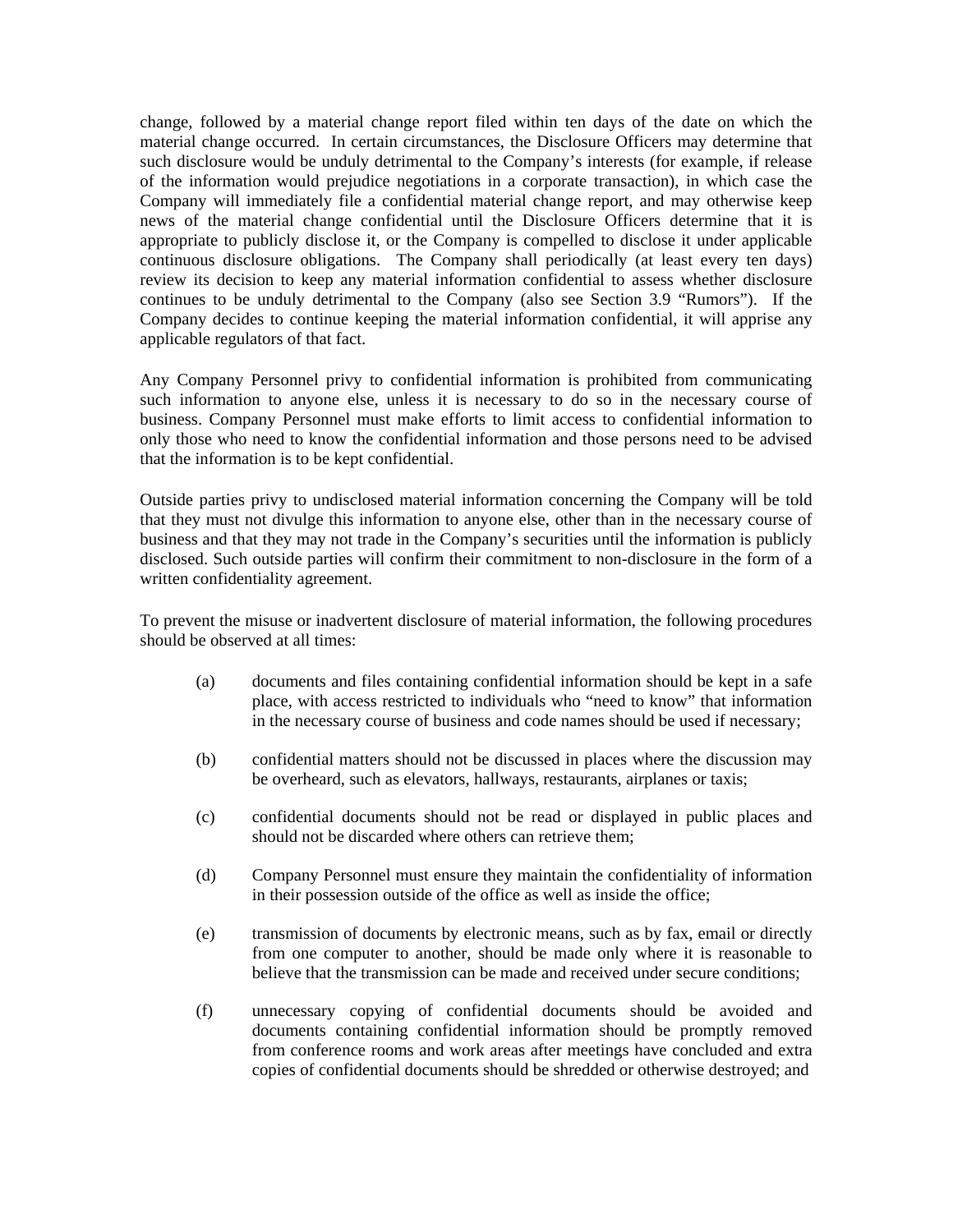(g) access to confidential electronic data should be restricted through the use of passwords.

Communication by email leaves a physical track of its passage that may be subject to later decryption attempts. Caution should be exercised whenever confidential material information is to be transmitted over the Internet.

## **3.3 Principles of Disclosure of Material Information**

The Company is also required, under the rules of the exchanges on which the Company's shares are traded (the "**Exchanges**"), to immediately disclose "**material information**" via news release subject to certain exceptions. Material information is any information relating to the business and affairs of the Company that results in, or would reasonably be expected to result in, a significant change in the market price of any of the Company's listed securities or that would reasonably be expected to have a significant influence on a reasonable investor's investment decisions.

In making materiality judgments, it is necessary to take into account a number of factors that cannot be captured in a simple bright-line standard or test. These include the nature of the information itself, the volatility of the Company's securities and prevailing market conditions. The materiality of a particular event or piece of information may vary between companies according to their size, the nature of their operations and many other factors. An event that is "significant" or "major" for a smaller company may not be material to a larger company. The Company should avoid taking an overly technical approach to determining materiality. Under volatile market conditions, apparently insignificant variances between earnings projections and actual results can have a significant impact on share price once released.

The Company will monitor the market's reaction to information that is publicly disclosed. Ongoing monitoring and assessment of market reaction to different disclosure will be helpful when making materiality judgments in the future. As a guiding principle, if there is any doubt about whether particular information is material, the Company will err on the side of materiality and release information publicly.

In complying with the requirement to immediately disclose all material information under applicable laws and stock exchange rules, the Company will adhere to the following additional basic disclosure principles:

- (a) Unless otherwise directed by the Disclosure Officers, the Company will publicly disclose material information first before selectively disclosing it to any person (such as an interview with an analyst or in a telephone conversation with an investor), unless disclosing such information to such person prior to public dissemination is "**in the necessary course of business**". Consultation with the Company's legal counsel is recommended before making selective disclosure "in the necessary course of business".
- (b) If previously undisclosed material information has been inadvertently selectively disclosed to an analyst or any other person and such disclosure has not been made "in the necessary course of business", such material information must be broadly disclosed immediately via news release and the Exchanges should be immediately contacted and consulted regarding a possible halt in trading until such news release is issued. Pending the issuance of such news release, the Company should also advise those parties who have knowledge of the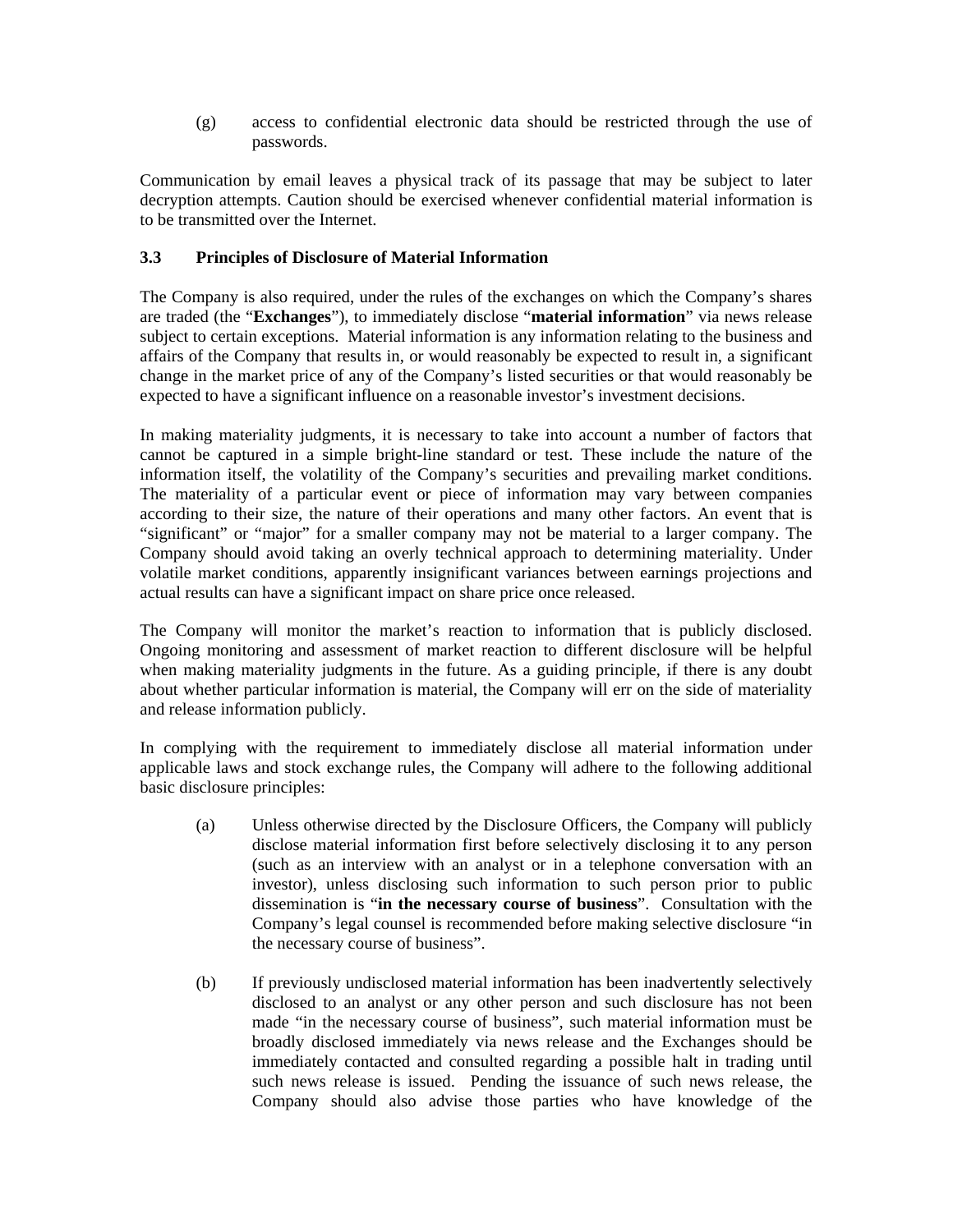undisclosed material information that it is material and that it has not been generally disclosed.

- (c) Disclosure should be consistent among all audiences, including the investment community, the media, customers and employees.
- (d) Disclosure must be corrected promptly if the Company subsequently learns that earlier disclosure by the Company contained a material error at the time it was given.
- (e) Subject to any further direction of the Company's Audit Committee, any material information that includes financial information extracted or derived from the Company's annual and interim unaudited financial statements must be reviewed and approved by the Company's Audit Committee prior to its dissemination.

### **3.4 News Releases Announcing Material Information**

All news releases announcing material information must be approved by at least one of the Disclosure Officers.

If the Exchanges upon which shares of the Company are listed are open for trading at the time of a proposed announcement of material information, prior notice of the news release must be provided to the market surveillance/regulation department of the Exchanges to enable a trading halt, if deemed necessary by the Exchanges. If such news release is issued outside of trading hours, market surveillance must be notified promptly and in any event before the market reopens.

News releases announcing material information must be disseminated through a news wire service approved by the Exchange that provides simultaneous national distribution to stock exchange members, relevant regulatory bodies, and appropriate financial media.

News releases are to be posted on the Company's website promptly after release over the news wire. The news release page of the website shall include a notice that advises the reader that the information posted was accurate at the time of posting, but may be superseded by subsequent news releases.

### **3.5 Trading Restrictions**

It is illegal for anyone to purchase or sell securities of any public company with knowledge of material information affecting that issuer that has not been publicly disclosed. Except "in the necessary course of business", it is also illegal for anyone to inform any other person of material non-public information.

The Company has adopted an Insider Trading Policy, which prohibits employees, officers and directors of the Company and other insiders of the Company ("**Insiders**") from trading in securities of the Company while they have knowledge of undisclosed material information about the Company or when a "blackout period" has been instituted by the Company (See Section 3.6 "Blackout Periods").

For further information of the Company's policy with respect to trading restrictions and blackouts, please refer to the Company's Insider Trading Policy.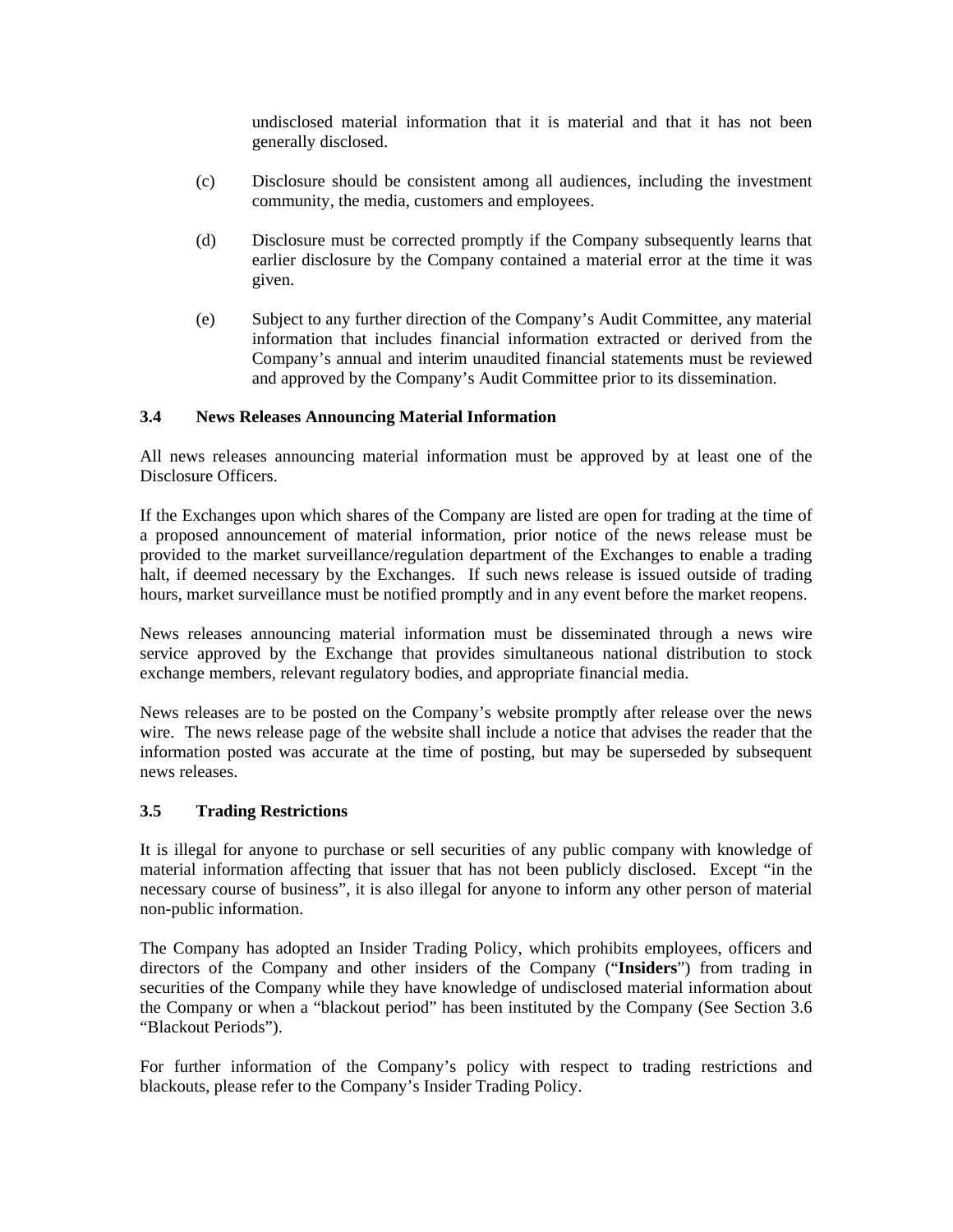## **3.6 Blackout Periods**

In addition to the provisions of Section 3.5 "Trading Restrictions" above, the Disclosure Officers or the Company may institute "**blackout periods**" from time to time when trading by insiders, officers and employees should not take place. The purpose of a "blackout period" is to avoid the potential for improper insider trading or even the perception or appearance of improper insider trading. For example, a "blackout period" may surround the release of drill results from an exploration program, a corporate restructuring or other material change.

Where appropriate and feasible, the Disclosure Officers shall institute a "blackout period" in advance of the disclosure of a material change. The duration of any particular "blackout period" shall be determined by the Disclosure Officers given the particular circumstances of the material change. Where reasonable in the circumstances, a "blackout period" shall commence one trading day prior to the disclosure of a material change by press release and shall continue until the next trading day following the dissemination of such press release.

Insiders, officers and employees may apply to a Disclosure Officer for approval to trade in the Company's securities during the "blackout period".

# **3.7 Quiet Periods**

The Disclosure Officers or the Company may determine that it is appropriate for the Company to observe "quiet periods", during which time comments with respect to the Company's current operations or expected results will not be provided to analysts, investors or other market professionals. This is in order to avoid the potential for improper selective disclosure or even the perception or appearance of improper selective disclosure. For example, a "quiet period" might run between the end of a drill program and one trading day after the release of the drill results. The Company need not stop all communications with analysts or investors during the "quiet period". However, communications should be limited to responding to inquiries concerning publicly available or non-material information.

# **3.8 Designated Spokesperson**

The Disclosure Officers shall be the designated spokespersons for the Company responsible for communication with the investment community, regulators or the media. A Disclosure Officer may, from time to time, designate others within the Company to speak on behalf of the Company or to respond to specific inquiries.

 Employees who are not designated spokespersons must not respond under any circumstances to inquiries from the investment community, the media or others, unless specifically asked to do so by the authorized spokesperson. All such inquiries shall initially be referred to a Disclosure Officer.

### **3.9 Rumours**

The Company does not comment, affirmatively or negatively, on rumours. This also applies to rumours on the Internet. The Company's designated spokesperson will respond consistently to those rumours, with words to the effect of, "It is our policy not to comment on market rumours or speculation". The Company may be required by the TSX Venture Exchange to make a clarifying statement where trading in the Company's securities appears to be heavily influenced by rumours. The Disclosure Officers will consider the matter and determine if a trading halt should be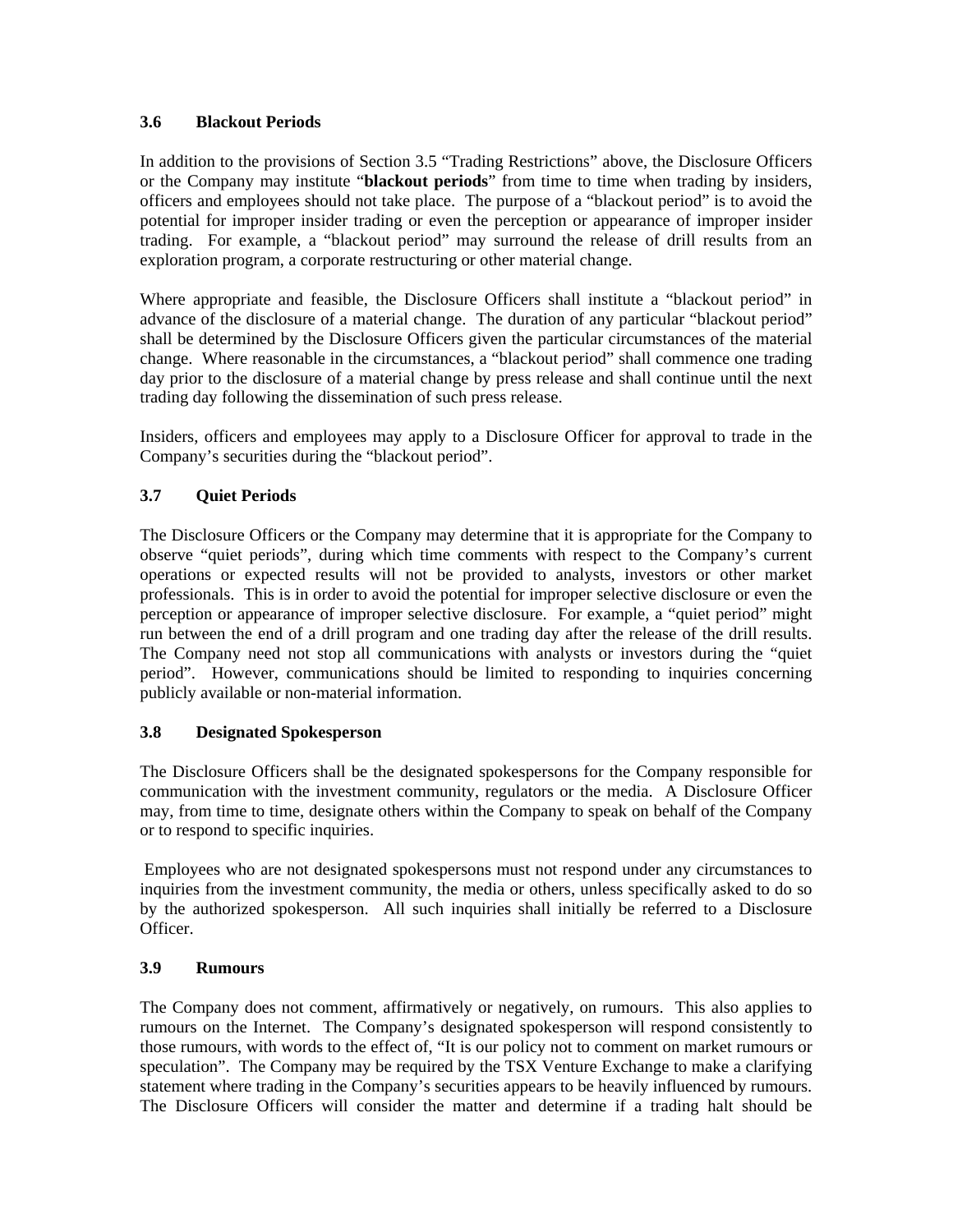discussed with the Exchanges and to promptly issue a news release disclosing the relevant material information or confirm there is no undisclosed material information. If the rumour is true in whole or in part, this may be evidence of a leak and the Company will immediately issue a news release disclosing the relevant material information.

## **3.10 Contacts with Analysts, Investors and the Media**

Disclosure in individual or group meetings does not constitute adequate disclosure of information that is considered material non-public information. If the Company intends to announce material information at an analyst or shareholder meeting or a press conference or conference call, the announcement must be preceded by a news release.

The Company recognizes that meetings with analysts and investors are an important element of the Company's investor relations program. The Company will meet with analysts and investors on an individual or small group bases as needed and will initiate contacts or respond to analyst and investor calls in a timely, consistent and accurate fashion in accordance with this Policy.

The Company will provide only non-material information at individual and group meetings and at industry conference, in addition to publicly disclosed information.

As much as possible, all meetings with investors or analysts, or groups thereof, should be attended by two or more Company representatives, at least one of whom shall be a designated spokesperson of the Company. A debriefing will be held after such meetings and if such debriefing uncovers selective disclosure of previously undisclosed material information, it will be handled in accordance with the specific requirements outlined in Section 3.3 "Principles of Disclosure of Material Information".

# **3.11 Reviewing Analyst Draft Reports and Models**

The Company policy may review, when possible, analysts' draft research reports or models for the purpose of pointing out errors in fact based on publicly disclosed information. The Company will limit its comments to identifying publicly disclosed factual information that may affect an analyst's model or to pointing out inaccuracies or omissions with reference to publicly available information about the Company. The Company will not confirm, or attempt to influence, an analyst's opinions or conclusions and will not express comfort with the analyst's model and earnings estimates.

In order to avoid appearing to "endorse" an analyst's report or model, when providing comments, the Company will indicate that the report or model was reviewed only for factual accuracy.

### **3.12 Distributing Analyst Reports**

Analyst reports are proprietary products of the analyst's firm that the Company does not endorse, nor will it appear to endorse. Accordingly, the Company will not provide analyst reports through any means to persons outside of the Company, including posting such information on its website. The Company may post on its website a complete list, regardless of the recommendation, of all the investment firms and analysts who provide research coverage on the Company but will not post a partial list of analysts. If provided, such list will not include links to the analysts' or any other third party websites or publications and will indicate that the Company does not endorse any of the analysts' reports.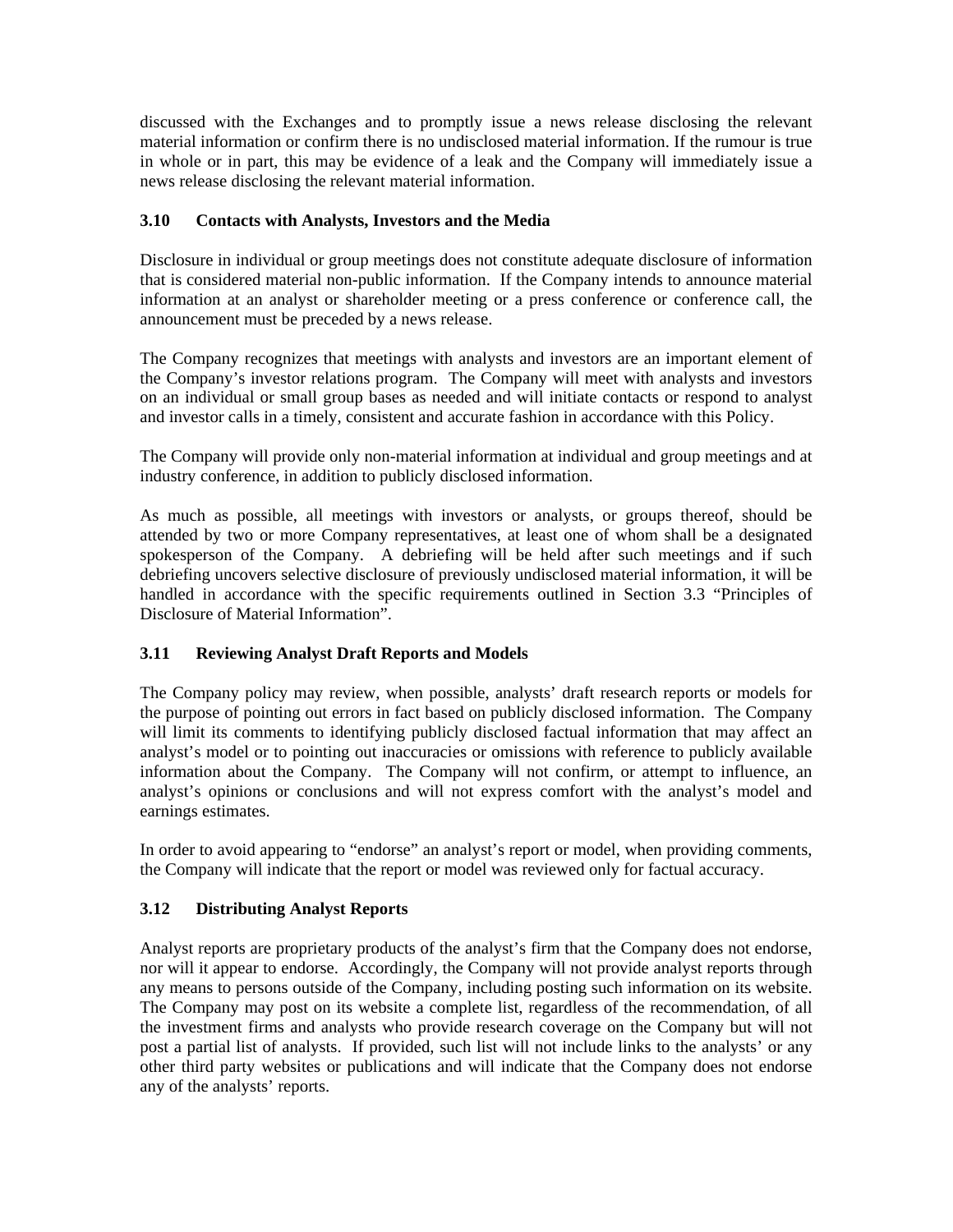# **3.13 Conference Calls**

Conference calls may be held where deemed appropriate by the Disclosure Officers, for major developments, whereby discussion of key aspects is accessible simultaneously to all interested parties, some as participants by telephone and others in a listen-only mode by telephone or via a webcast over the Internet. The call will be preceded by a news release containing all relevant material information. At the beginning of the call, a Company spokesperson will provide appropriate cautionary language with respect to any forward-looking information and direct participants to publicly available documents containing a full discussion of the risks and uncertainties.

The Company will provide advance notice of the conference call or webcast by issuing a news release announcing the nature of the information to be discussed on the call, the date and time of the call and providing information on how interested parties may access the call or webcast. In addition, the Company may send invitations to analysts, institutional investors, the media and others invited to participate. Any non-material supplemental information provided to participants will also be posted to the website for others to view. A tape recording of the conference call and/or an archived audio webcast on the Internet may be made available following the call for a period of time deemed appropriate by the Disclosure Officers.

Promptly after the conference call, the Disclosure Officers will discuss whether a disclosure of previously undisclosed material information occurred during the call, and if so take steps to publicly disclose the information promptly via news release, as per this Policy.

## **3.14 Disclosure Controls**

Under National Instrument 52-109 *Certification of Disclosure in Issuers' Annual and Interim Filings* ("**NI-52-109**"), the CEO and the Chief Financial Officer of the Company are required, in connection with the filing of the Company's annual and interim statutory filings, to sign a certificate certifying a number of things including matters in relation to the Company's "disclosure controls and procedures" ("**Disclosure Controls**") which are generally defined as controls and other procedures of an issuer designed to provide reasonable assurance that the information required to be disclosed in the issuer's annual filings, interim filings or other reports is recorded, processed, summarized and reported within the prescribed time period.

In this connection, the Disclosure Officers will establish, maintain and evaluate reasonable Disclosure Controls and other procedures which are to be implemented and carried out under their supervision. To assist the Disclosure Officers, it is essential that all directors, officers and employees ensure that the Disclosure Officers are kept fully apprised of all pending and potentially material developments in the business affairs of the Company so that the Disclosure Officers are able to determine the appropriateness and timing of the public disclosure of those developments.

# **3.15 Forward-Looking Information**

The Company must not disclose forward-looking information ("**FLI**") unless the issuer has a reasonable basis for that FLI. Should the Company elect to disclose FLI, the following guidelines will be observed:

(a) The information, if deemed material, will be disseminated via news release in accordance with this Policy.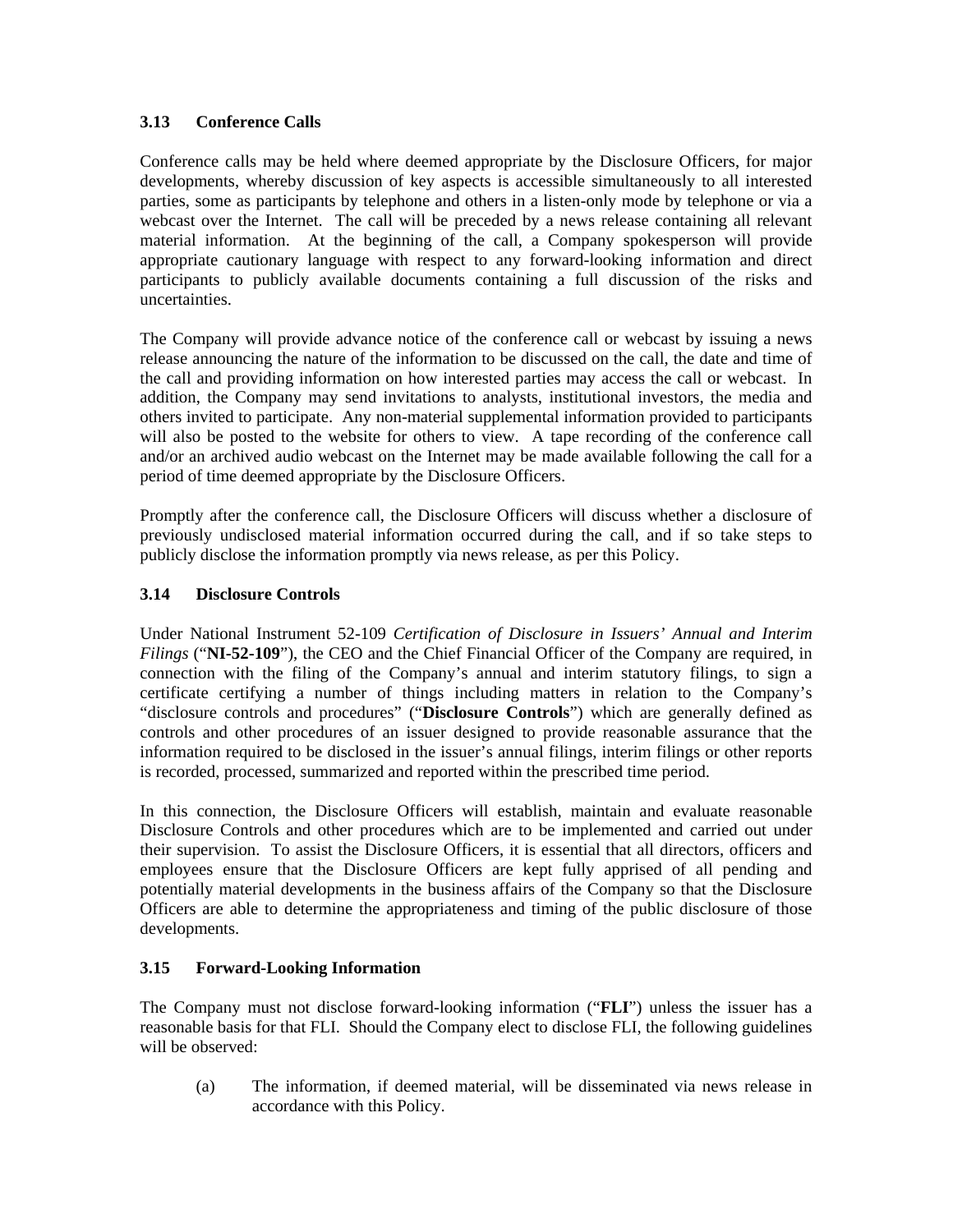- (b) The information will be clearly identified to be forward-looking.
- (c) The factors and assumptions that were used to arrive at the FLI must be clearly described.
- (d) The information will be accompanied by a statement that identifies, in specific terms, the risks and uncertainties that may cause the actual results to differ materially from those projected in the statement.
- (e) The information will be accompanied by a statement that disclaims the Company's intention or obligation to update or revise the FLI, whether as a result of new information, future events or otherwise. Notwithstanding this disclaimer, should subsequent events prove past statements to be materially off target, the Company may choose to issue a news release explaining the reasons for the difference. In this case, the Company should update its guidance on the anticipated impact.

# **3.16 No Grant of Stock Options**

When undisclosed material information exists, it is not appropriate for the Company to grant stock options (even if the recipient of such options is not aware of the undisclosed material information), except in circumstances where such grants are specifically permitted by the rules of the Exchanges.

#### **3.17 Responsibility for Electronic Communications**

The Company will designate, from time to time, a person to be responsible for updating the investor relations section of the Company's website. The Disclosure Officers are responsible for monitoring all Company information placed on the website to ensure that it is accurate, complete, up-to-date and in compliance with relevant Securities Laws.

The Disclosure Officers must approve all links from the Company website to a third party website. Any such links will include a notice that advises the reader that he or she is leaving the Company's website and that the Company is not responsible for the contents of the other site.

Investor relations material shall be contained within a separate section of the Company's website and shall include a notice that advises the reader that the information posted was accurate at the time of posting, by may be superseded by subsequent disclosures. All data posted to the website, including text and audiovisual material, shall show the date such material was issued. Any material changes in information must be updated promptly. The Company will keep available on its website a minimum of two years' annual reports, news releases, and other continuous disclosure documents, unless the Disclosure Officers believe that certain of these materials need to be removed earlier.

Disclosure on the Company's website alone does not constitute adequate disclosure of information that is considered material non-public information. Any disclosures of material information must be handled in accordance with this Policy prior to publication on its website.